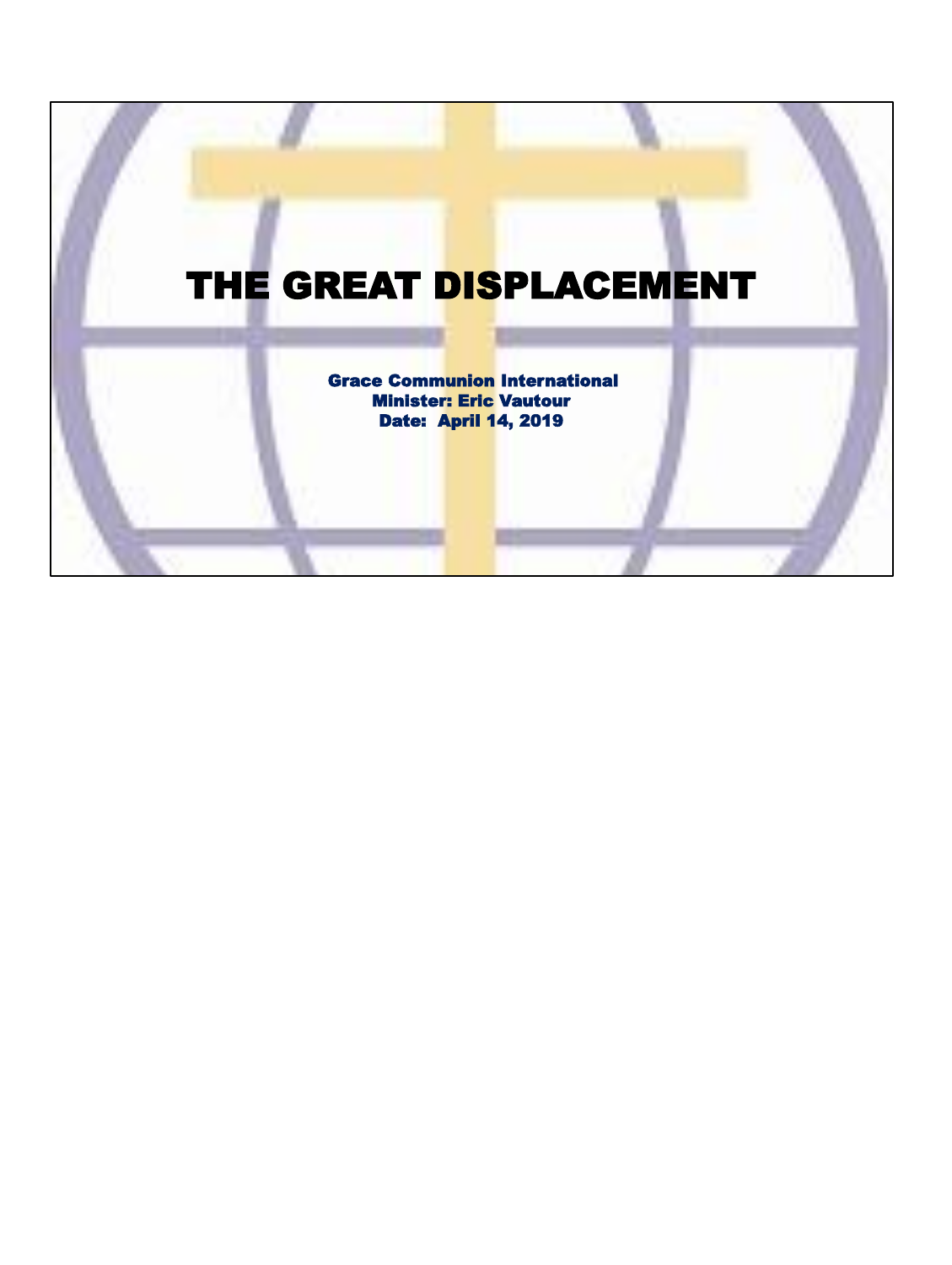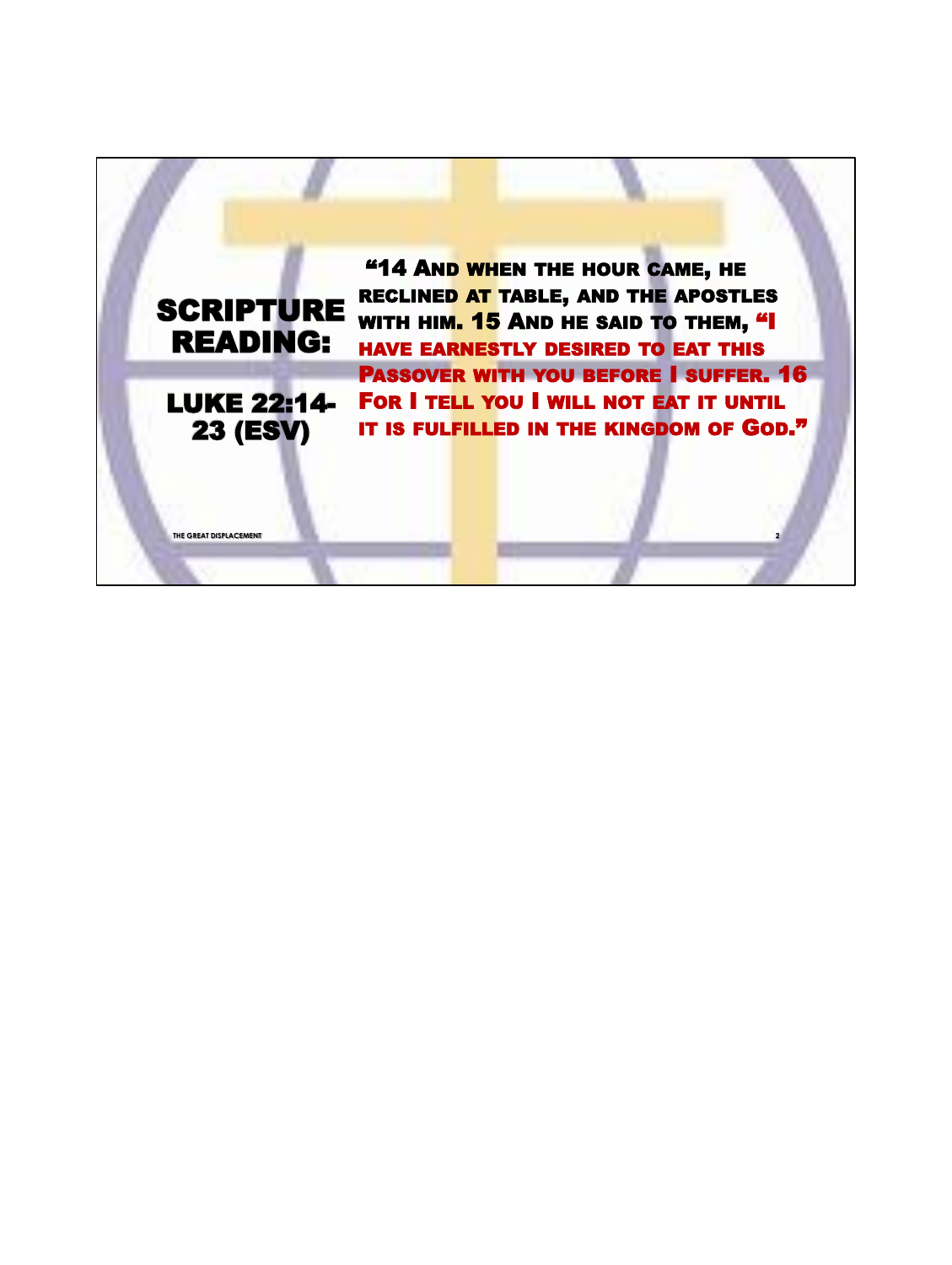**17 AND HE TOOK A CUP, AND WHEN HE HAD GIVEN** THANKS HE SAID, "TAKE THIS, AND DIVIDE IT AMONG YOURSELVES. 18 FOR I TELL YOU THAT FROM NOW ON I WILL NOT DRINK OF THE FRUIT OF THE VINE UNTIL THE KINGDOM OF GOD COMES." 19 AND HE TOOK BREAD, AND WHEN HE HAD GIVEN THANKS, HE BROKE IT AND GAVE IT TO THEM, SAYING, "THIS IS MY BODY, WHICH IS GIVEN FOR YOU. DO THIS IN REMEMBRANCE OF ME.<sup>77</sup>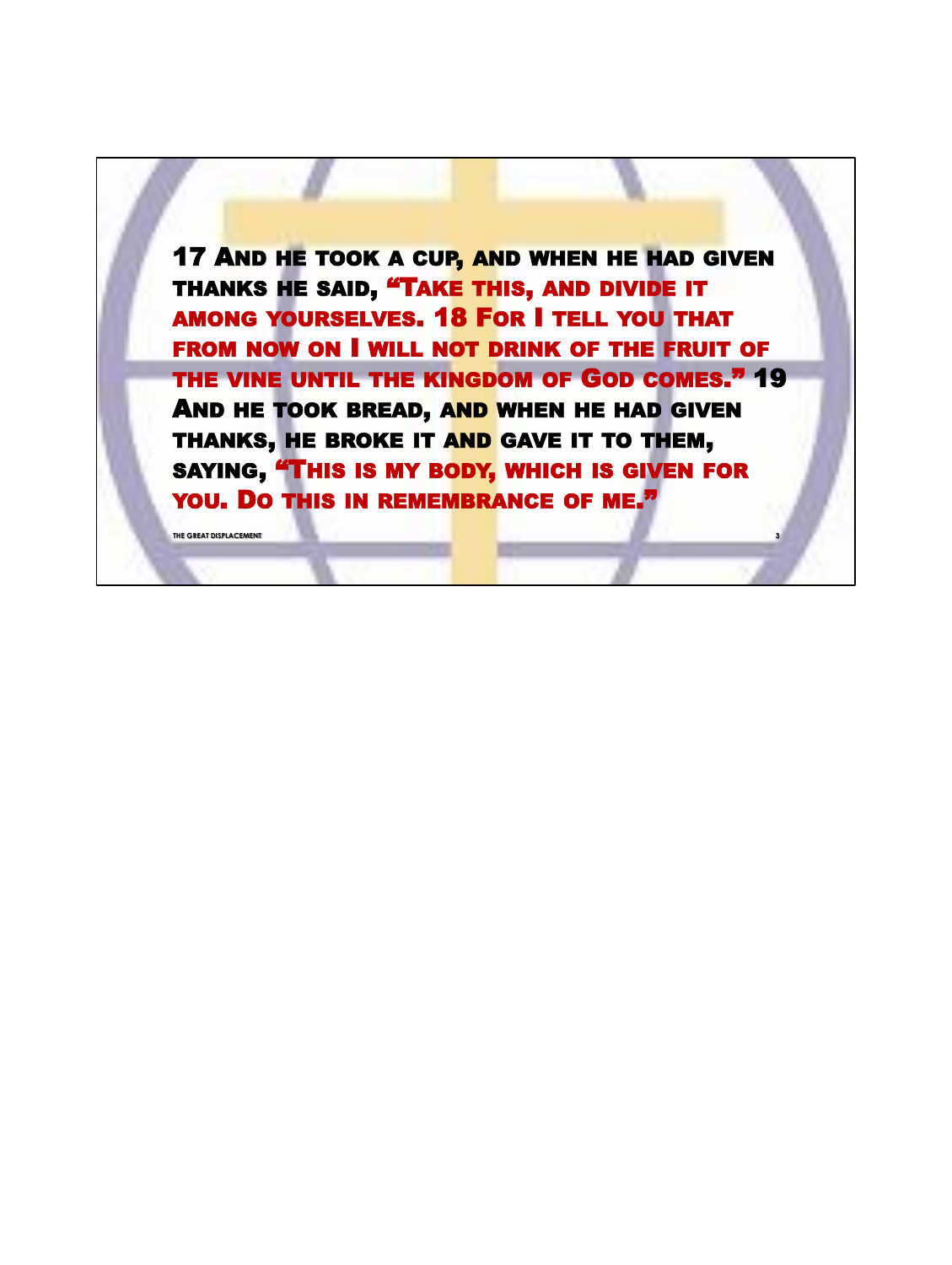20 AND LIKEWISE THE CUP AFTER THEY HAD EATEN, SAYING, "THIS CUP THAT IS POURED OUT FOR YOU IS THE NEW COVENANT IN MY BLOOD. 21 ¶ BUT BEHOLD, THE HAND OF HIM WHO BETRAYS ME IS WITH ME ON THE TABLE. 22 FOR THE SON OF MAN GOES AS IT HAS BEEN DETERMINED, BUT WOE TO THAT MAN BY WHOM HE IS BETRAYED!" 23 AND THEY BEGAN TO QUESTION ONE ANOTHER, WHICH OF THEM IT COULD BE WHO WAS GOING TO DO THIS." (LU 22:14-23 ESV)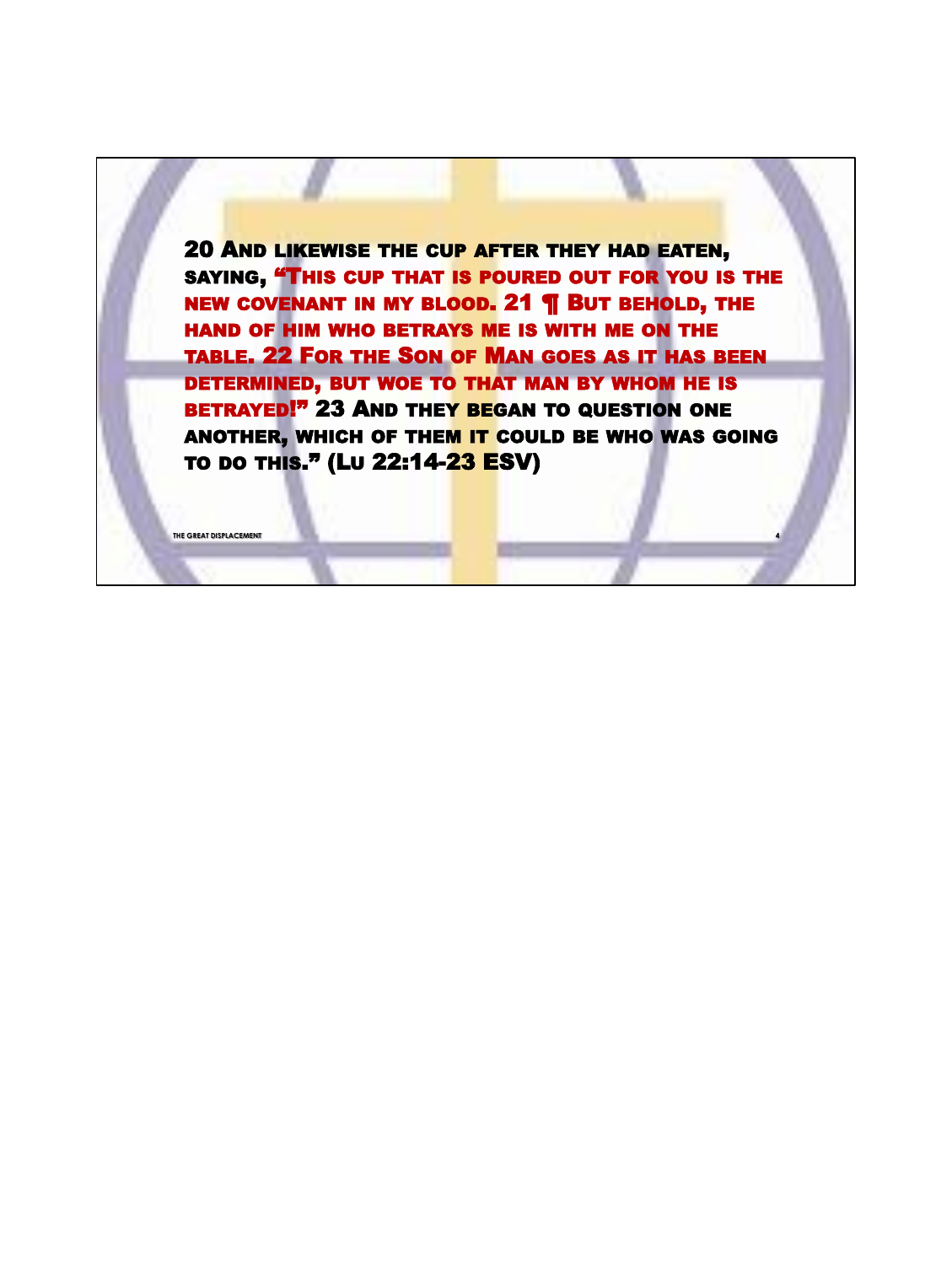

In commemoration of the death of Jesus on our behalf and the celebration of his resurrection, during today's sermon, we are going to consider two very important accomplishments of Jesus: his displacement of fallen human beings us judges and secondly the important institution of the sacrament of communion.

Today Christians all over the world are celebrating Palm Sunday. It is a commemoration of Jesus coming to Jerusalem on a colt. On his way to Jerusalem, the crowd followed and praised Jesus!

Britannica.com describes the triumph march of the victorious general coming back from war in the following manner and I will summarize:

- the triumphant March was the highest honour given to a victorious general in the ancient Roman Republic;
- it was paid for by the Senate and enacted in the city of Rome;
- to have this great honour, from their point of view, a general would have had to kill at least 5000 of the enemy and end the war;
- 3 the ceremony would begin with a solemn procession from the triumphal gate in one of the temples of their god;
- the streets would be adorned with garlands in line with the people shouting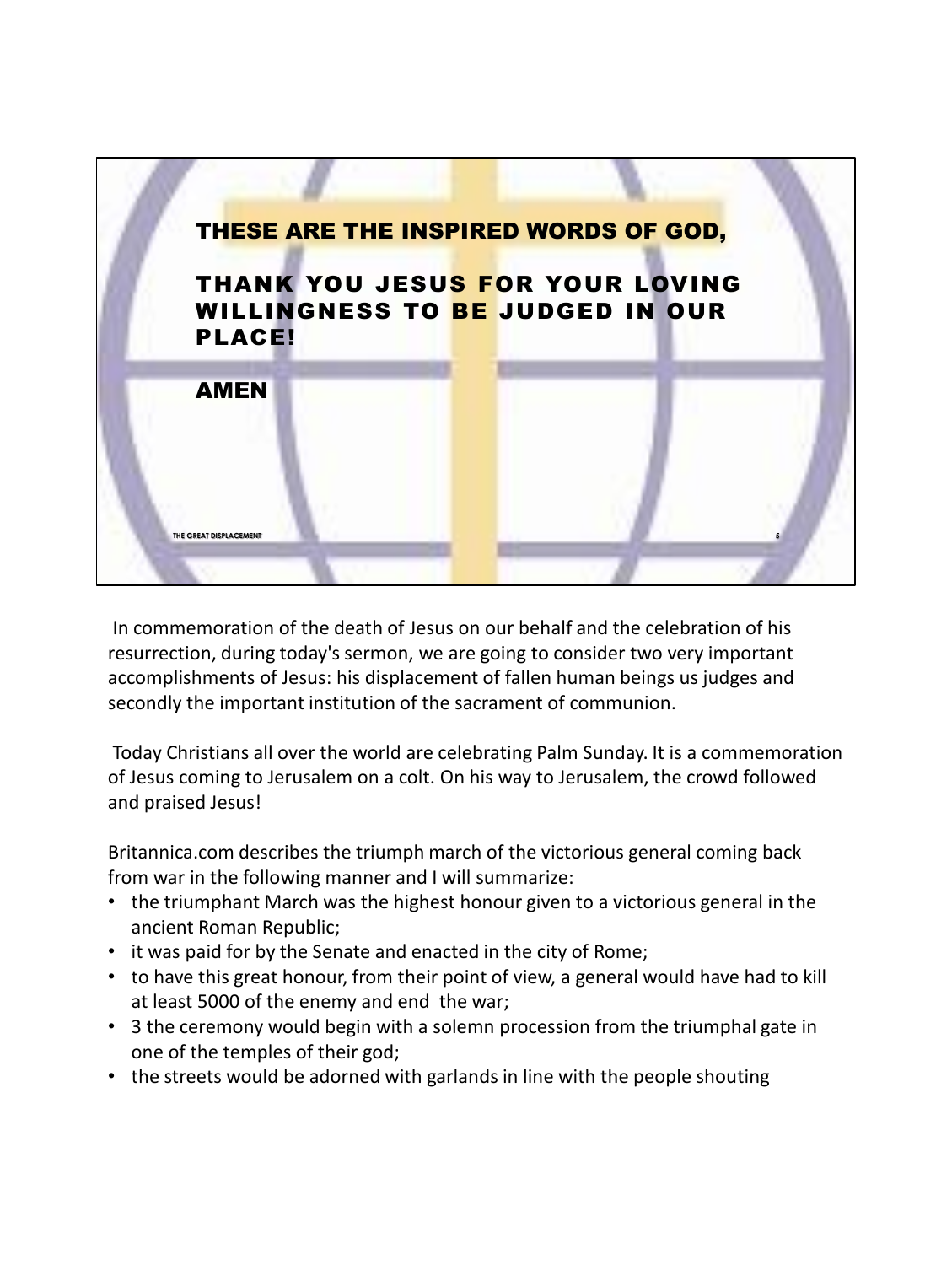"triumph";

• in the procession, there would be musicians, the spoils of war followed by chained prisoners, etc. to honour the triumphant general.

Jesus came to Jerusalem very humbly riding on a donkey. He was coming to Jerusalem not to make war but as the King of peace. He had no weapon. His purpose for coming to Jerusalem was very different than the conquering kings and generals of the world he lived in.

As he rode towards Jerusalem, we read in Matthew 21 that the crowds who went before him and who followed him were shouting, **"Hosanna to the Son of David! Blessed is he who comes in the name of the Lord! Hosanna in the highest!"**

It is interesting to note when he entered Jerusalem, the whole city was stirred up, saying, **"Who is this?"** And the crowds said, **"This is the prophet Jesus, from Nazareth of Galilee.** They did not know who Jesus was.

We also read in Luke 19 that as he drew near and saw the city of Jerusalem, he wept over it. He cried over Jerusalem because the citizens did not know the things that made for peace. The things that made for peace were hidden from their eyes.

He wept because he knew their sinfulness and the suffering that they would endure when Jerusalem would be devastated by the Roman armies, when people would be killed by the thousands and the great Herodian temple would be completely destroyed and wasted. His major concern was the mass killing the people in Jerusalem would have to endure. This great tragedy happened in 70 A.D.

**During the First Jewish–Roman War (66–73 CE), the population of Jerusalem was estimated at 600,000 persons by Roman historian Tacitus, while Josephus estimated that there were as many as 1,100,000 who were killed in the war. Josephus also wrote that 97,000 Jews were sold as slaves.** (Google Search)

When Jesus was riding to Jerusalem, he knew that he was coming to die. He knew he would be betrayed. He knew he would have to suffer the ordeal of the crucifixion. (Next slide)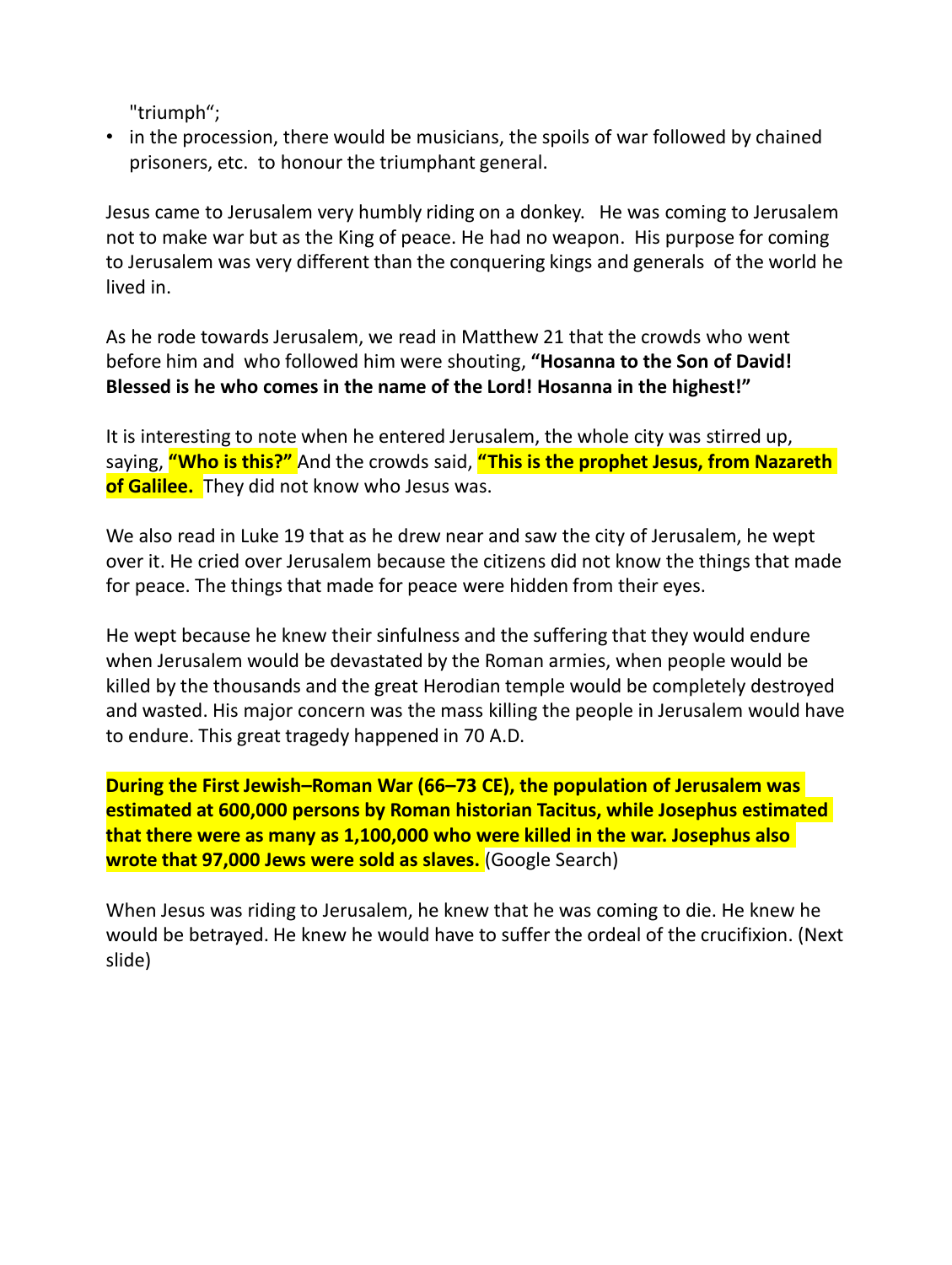

This is a very important event. Jesus coming to earth was not purposeless. He was God who took on our flesh. He invaded the kingdom of this world to defeat it, to conquer it and to replace it.

The kingdoms of this world will never bring peace on earth. We human beings desire peace but we do not know the way of peace.

Why did he need to do this?

As we think about this, it is very important to go back to our beginning as found in Genesis 2 and 3.

In her book, **THE CRUCIFIXION, Understanding the Death of Jesus Christ, Fleming Rutledge** describes very well the original sin of humanity. I will simply paraphrase in my own words what she writes on page 518 as she discusses Karl Barth's writing about Jesus' incarnation, death and resurrection.

In the Garden of Eden, Adam and Eve made the decision that they would accept the serpent's lies to decide for themselves what is right and what is wrong. In other words,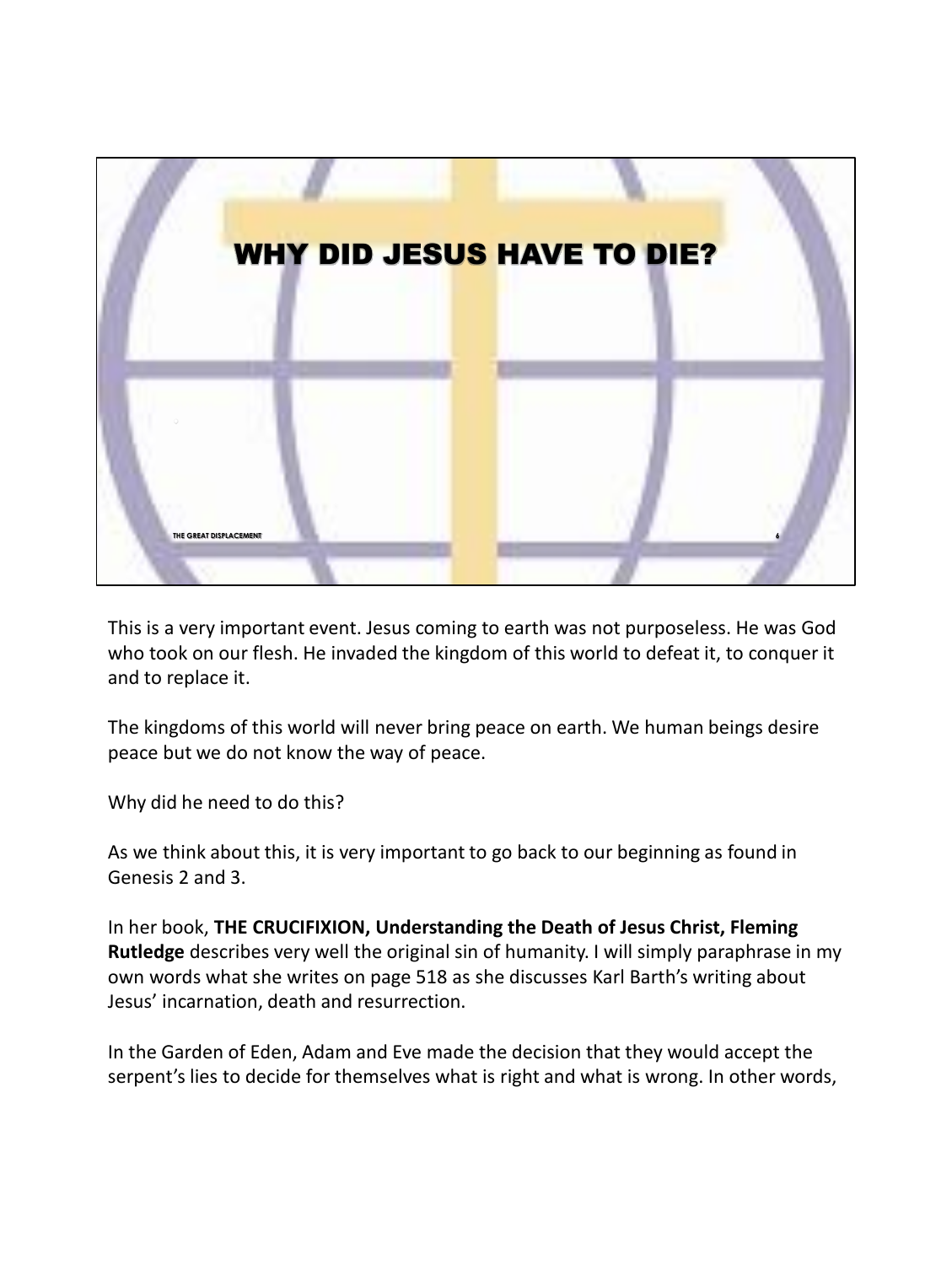Adam and Eve decided that they would be the judge of what is right and wrong apart from God by taking from the knowledge of the tree of good and evil.

Their decision affected the whole of humanity and more than that it caused the bondage of all creation, as we read in Romans 8:20-23.

When Adam and Eve made the decision to decide for themselves what is good and what is evil apart from God, a process of mutual blame began in trying to protect their innocence which they in fact had lost. In their lost innocence, they set themselves up as judges of what is right and what is wrong.

As we reread Genesis 2 and 3, following this fatal and sinful decision, Adam and Eve hid from God. When God asked them why they were hiding from him, Adam blamed Eve; Eve blamed the serpent. They did that in an effort to prove their innocence and to minimize their guilt.

We also see that God kept all three responsible for their behaviour. God told them very clearly the consequences of their rejection. In other words, God was very clear that they were responsible for their behaviours. God first address the serpent, then Eve and then Adam (Genesis 3). He told him very clearly what would happen as a result of their rejection of God.

Human beings continue in the pattern of this behaviour of self-justification and blaming the other. This includes us. We tend to explain away our sinfulness so that we look more or less innocent. In other words, having taken of the knowledge of the tree of good and evil, we decide what is right and what is wrong. We become judges based on a false foundation, as we follow in the steps of Adam and Eve rejecting the tree of life.

Just like Adam and Eve, we minimize our sinfulness by various means:

•We compare ourselves usually in a favourable light compared to others. If the other person is bad, it seems that we are relatively good.

•We tend to finger point and say the problem is elsewhere but not in us.

•We try to justify our sinful behaviours by putting the blame on others.

•We can also attack others. We can hold grudges and we want to get even if we perceive that the other has wronged us in any way.

•We can go through long explanations to point the other person's fault while denying our own.

Jesus described his condition while when he said*, "2 For with the judgment you pronounce you will be judged, and with the measure you use it will be measured to you. 3 Why do you see the speck that is in your brother's eye, but do not notice the log that is in your own eye? 4 Or how can you say to your brother, 'Let me take the*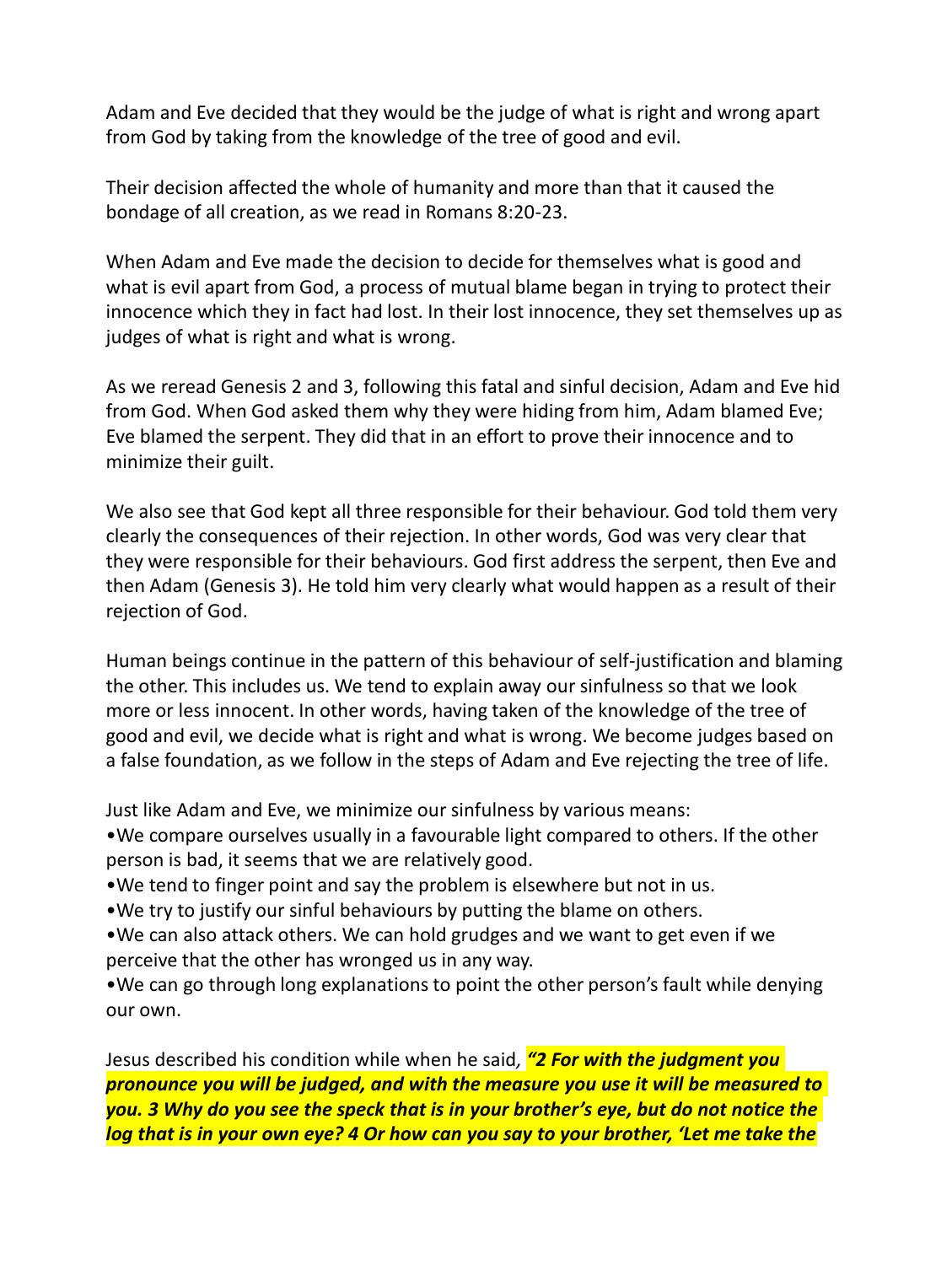*speck out of your eye,' when there is the log in your own eye? 5 You hypocrite, first take the log out of your own eye, and then you will see clearly to take the speck out of your brother's eye." (Mt 7:2-5 ESV)*

*All this is caused by the fact that we have made ourselves judges both of others and ourselves by taking from the knowledge of the tree of good and evil.*

Jesus came to our world to completely displace us as judges by refusing to take of the tree of the knowledge of good and evil. He chose the tree of life.

God is the judge of what is right and what is wrong. We are not. In Jesus, God came to the world to rectify this awful situation that we human beings found and still find ourselves in.

Jesus did displace us as judges not by being a warrior but by entering our condition leaving behind his glory to humble himself becoming nothing. This is what the apostle Paul writes in Philippians as he says the following about Jesus, *"who, though he was in the form of God, did not count equality with God a thing to be grasped, but made himself nothing, taking the form of a servant, being born in the likeness of men. And being found in human form, he humbled himself by becoming obedient to the point of death, even death on the cross" (Philippians 2:6-8).*

As Fleming Rutledge writes, **"To displace humanity from its self-directed seat of judgment, God must act aggressively, with 'humiliating power.' (Page 519).**

Although Adam and Eve tried to proclaim their innocence when God met with them in the garden, they had lost their blamelessness. Their innocence was simply an illusion. They were guilty of having accepted to live and decide for themselves what was right and what was wrong.

Deciding what is right and wrong creates a lot of problems for humanity. We try to decide what is good ethical conduct. When it comes down to the crunch, human beings have different perspective of what is right and what is wrong. When we think we're right, which is most of the time, we perceive the other as being in the wrong. When we do wrong, when we sin, we have a tendency to blame others. We perceive others to be more guilty than we are. We perceive others to be not as good as we are. We see our standards better than that of the other based in our own estimation and not based in Christ. This is how the prophet Isaiah says it, *'Woe to those who call evil good and good evil, who put darkness for light and light for darkness, who put bitter for sweet and sweet for bitter!' (Isa 5:20 ESV)*

Jesus came to the earth to undo our decision to take of the tree of good and evil. God,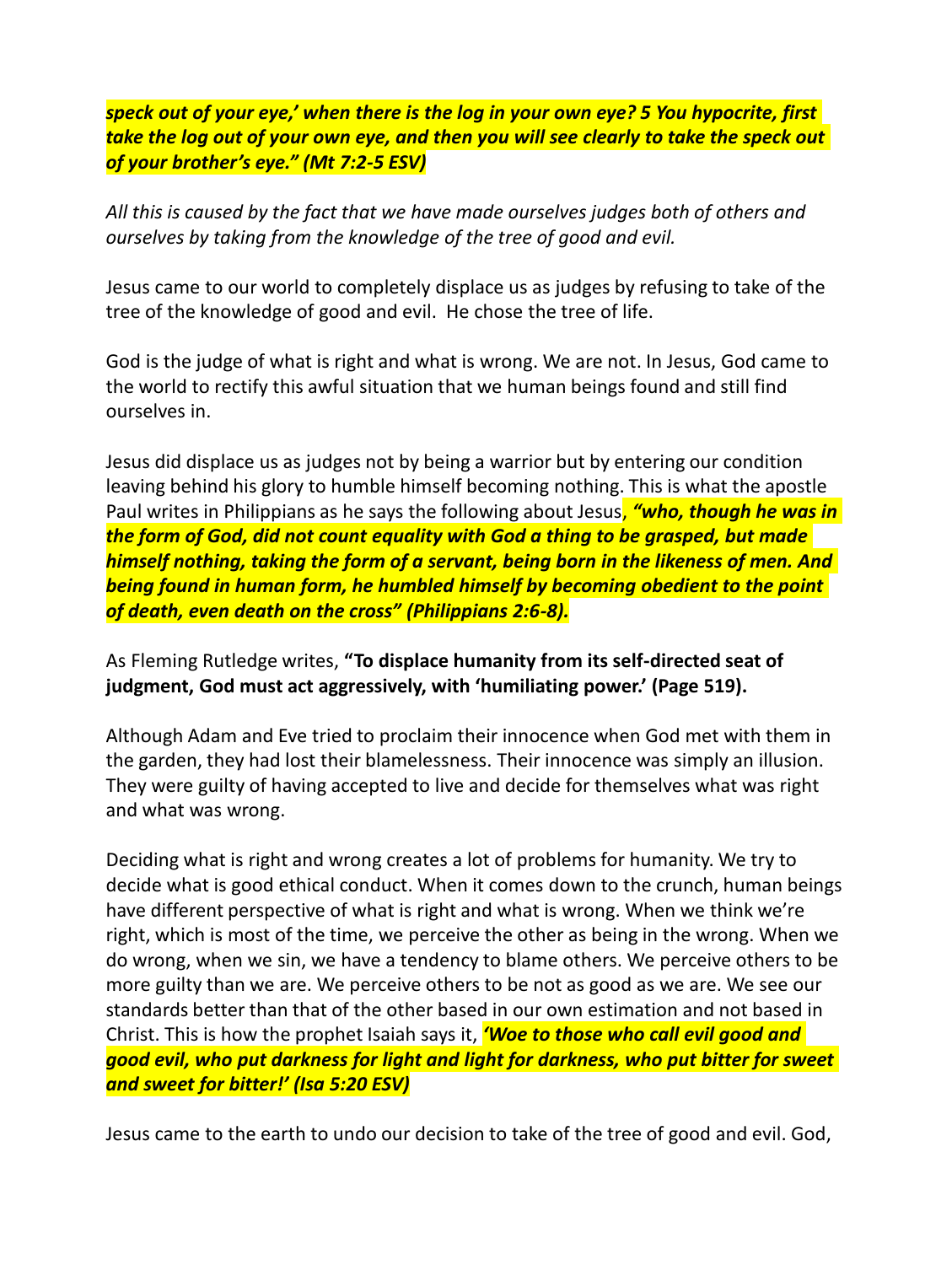in the second person of the Godhead, came down to the earth to be one of us. Jesus who knew perfectly what is right and wrong took our human flesh and submitted his will completely to God the Father. Jesus, the Son of Man, rejected the tree of the knowledge of good and evil and took of the tree of life during all of his earthly life.

He did for us what we could never do for ourselves.

With Adam and Eve, the power of sin had invaded our life. There was no way that we could get from under the destructive and killing power of sin which brought death.

The perfect Judge accepted to be judged taking upon himself the complete aberration of sin. As human beings, in the hands of the Jews and Romans, which represent all of us, we judged Jesus as being unworthy, a Samaritan, a sinner, a blasphemer and a demon-possessed man, amongst other accusations.

Jesus accepted that we made ourselves judges of what is right and wrong. He accepted and submitted to our judgment of him that he was sinful. He submitted to our verdict, our judgment rooted in ourselves of what is right and what is wrong. We could not accept that we were the guilty one and that he was innocent. We rejected him. We express our animosity towards him acting as his enemies.

Jesus was guiltless yet we pronounced him guilty.

Jesus was the guiltless one. He always took of the tree of life. (Next slide)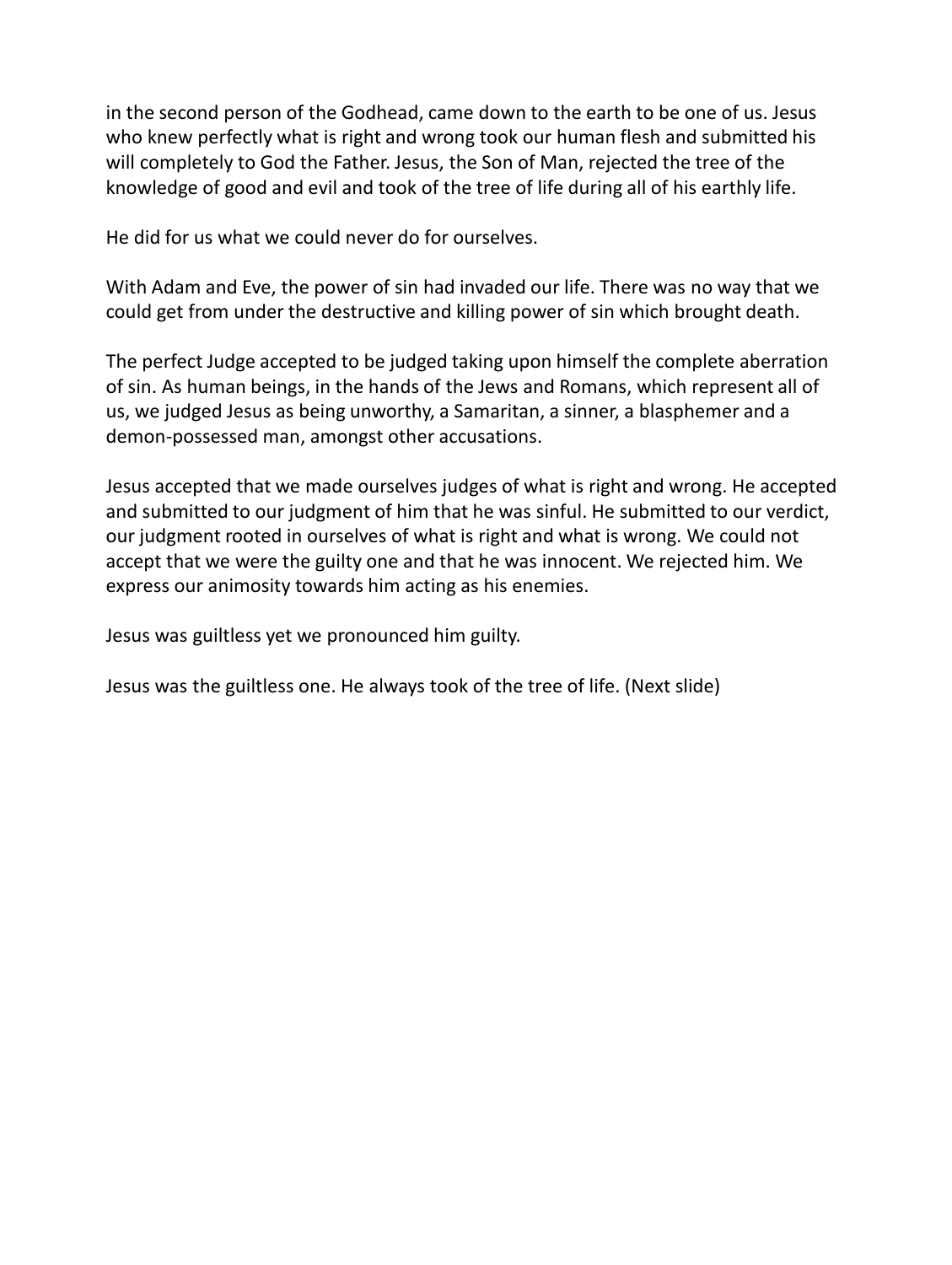

What we read in these verses and in others is that Jesus lived perfectly in our place. He did what none of us in the for us. He died to sin in our place.

We cannot die to sin. We cannot die to ourselves. If we try to die to sin, it becomes a work of the flesh which is worth nothing. On our own, we cannot climb out of the hole we have dug ourselves into. At the Garden of Eden, we have shut ourselves in a prison ruled by a horrible oppressor—SIN. Being under the power of sin, we humans have been under the power of the ruler of this world which the New Testament describes as Satan the devil.

The good news is that Jesus went into this hellhole of Sin. He submitted himself to its power. Because he was sinless, death, which is the consequence of sin, could not hold him in that state of deadness, of lifelessness.

Because Jesus is God and man in his one person, when he died, he represented all of humanity.

The following is what the apostle Paul writes in Romans. It is such an encouraging passage of Scripture.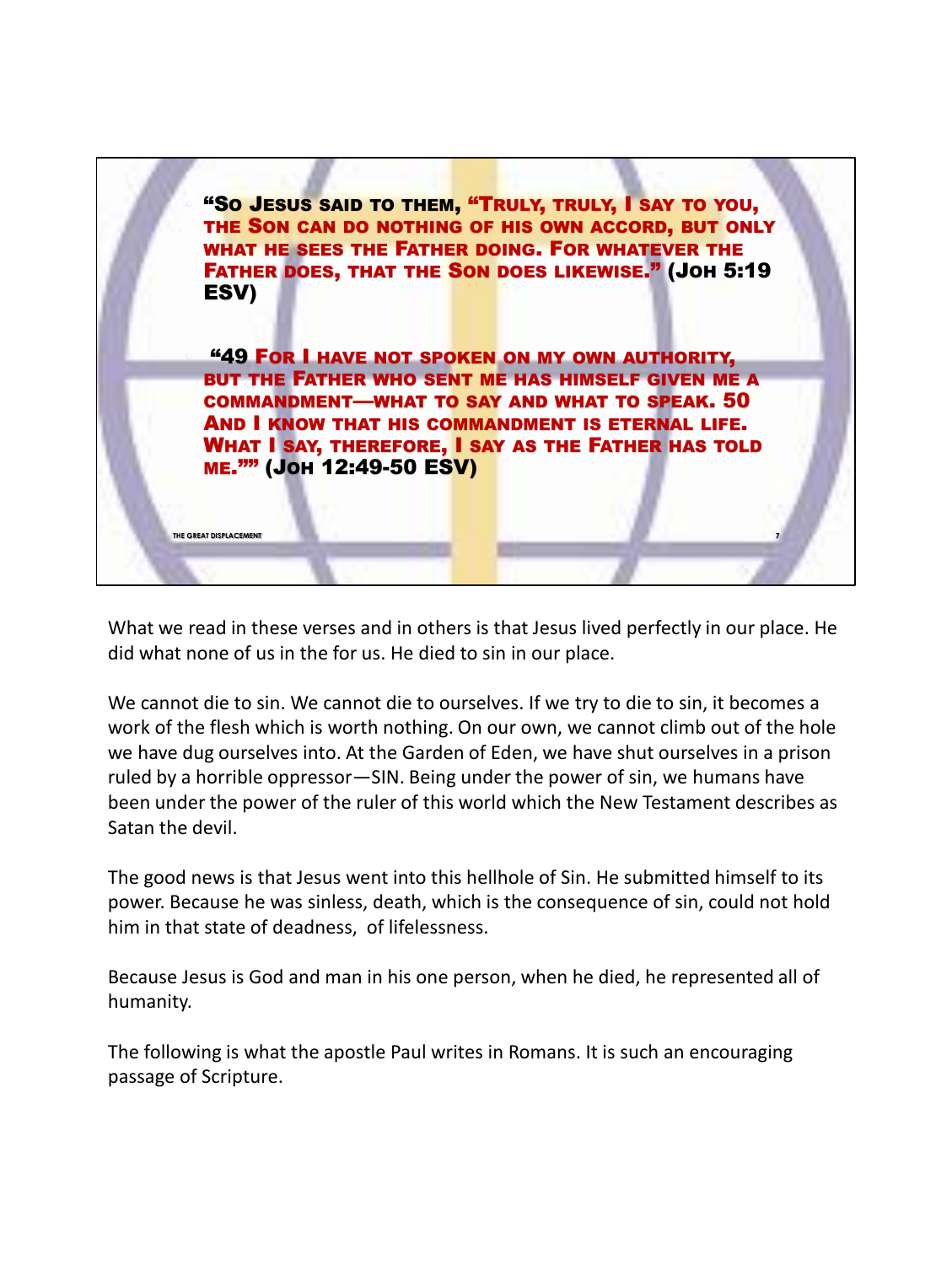(Ro 6:3-12 ESV) "3 Do you not know that all of us who have been baptized into Christ Jesus were baptized into his death? 4 We were buried therefore with him by baptism into death, in order that, just as Christ was raised from the dead by the glory of the Father, we too might walk in newness of life." "5 For if we have been united with him in a death like his, we shall certainly be united with him in a resurrection like his.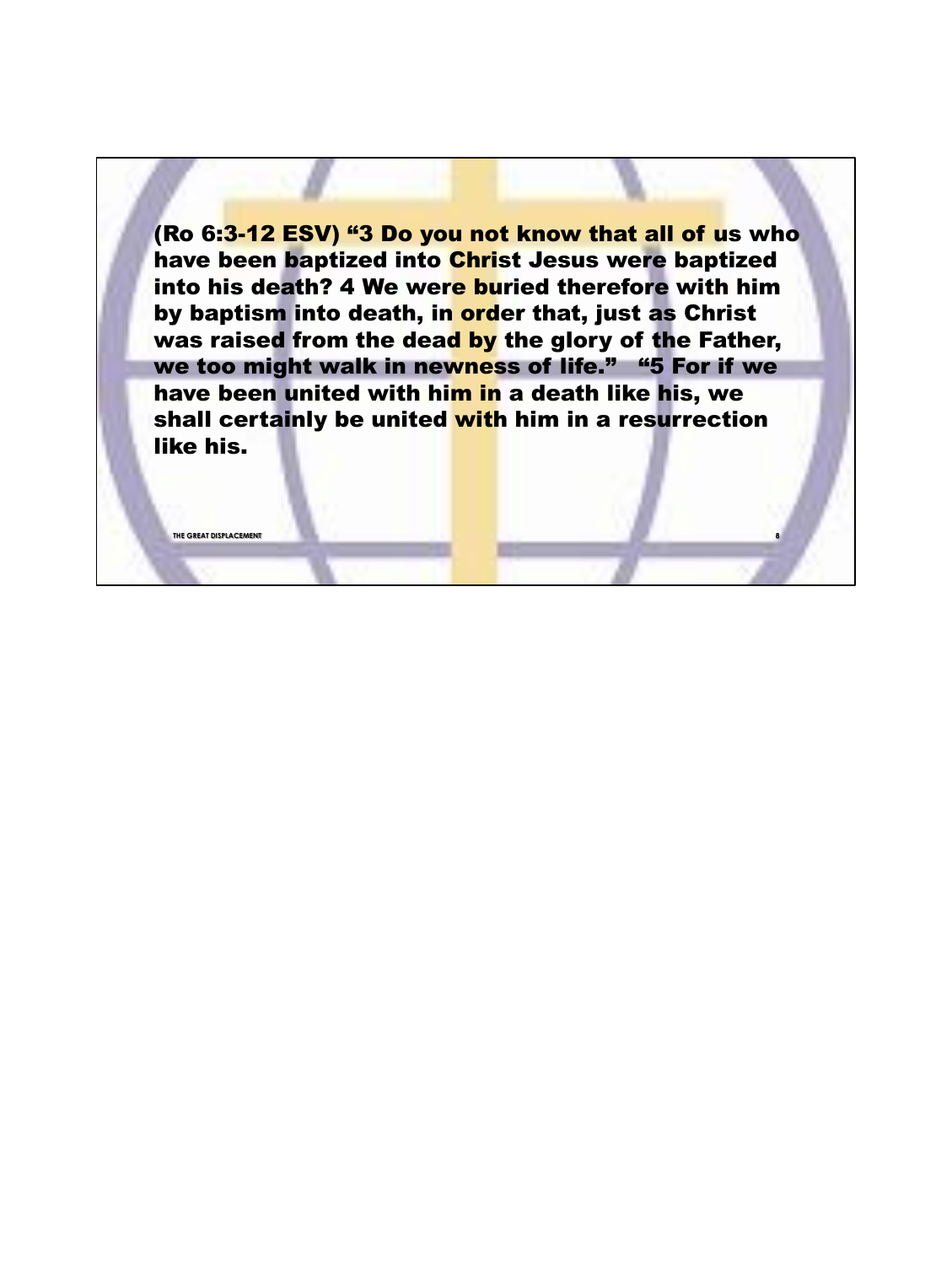6 We know that our old self was crucified with him in order that the body of sin might be brought to nothing, so that we would no longer be enslaved to sin. 7 For one who has died has been set free from sin. 8 Now if we have died with Christ, we believe that we will also live with him. 9 We know that Christ being raised from the dead will never die again; death no longer has dominion over him.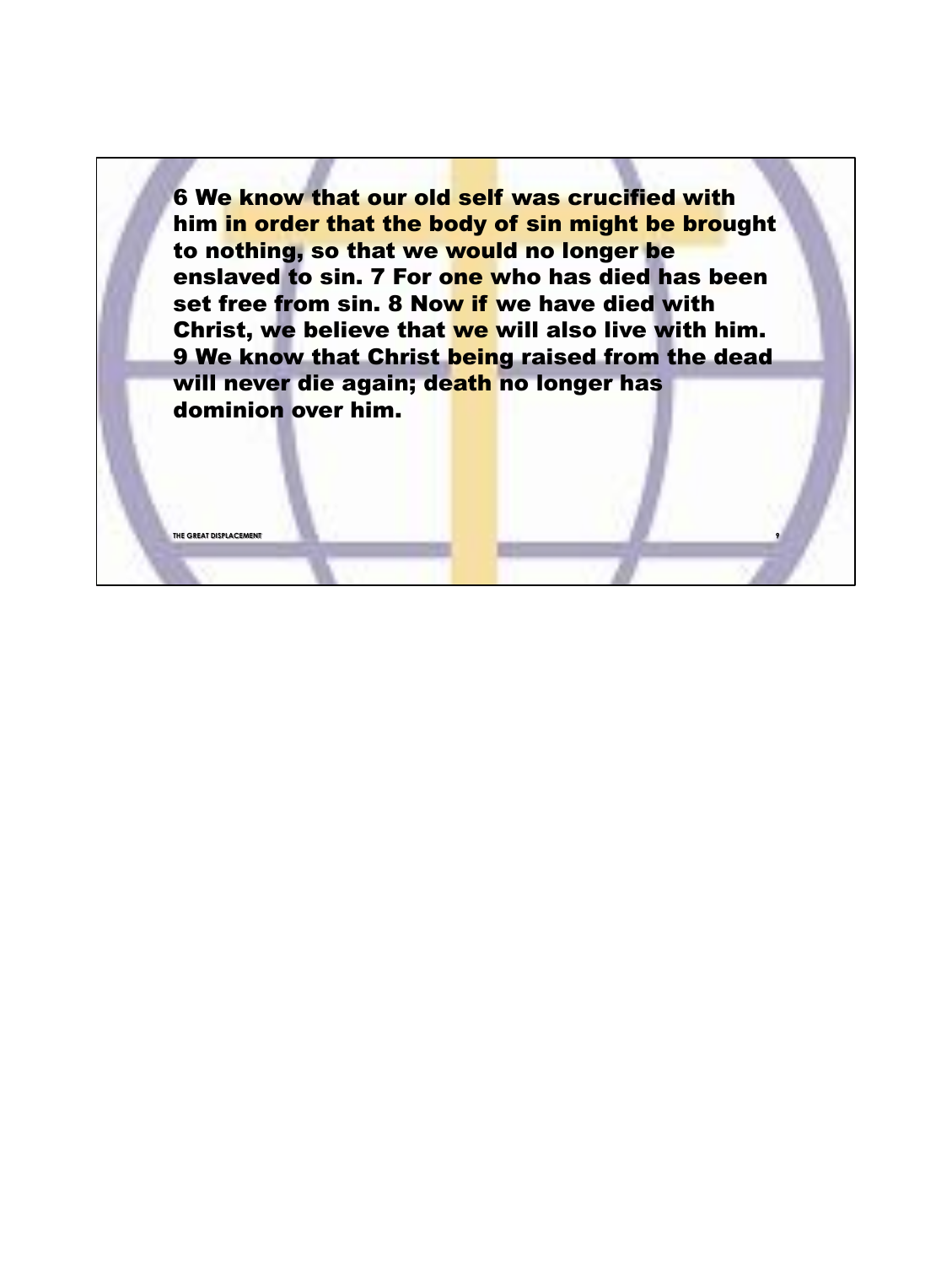

We cannot die to sin on our own. Jesus did it for us. We died with him and because we died with him, we believe that we will also live with him.

Death has no power over Jesus. Jesus died to sin for all of us and as the perfect high priest, he ascended to heaven, being both God and man, he lives to God. Jesus is on the God side being one with the Father and the Holy Spirit, the one God and also on humanity's side being the perfect man, the perfect mediator, representing all of us.

Because Jesus has died for us, we are to consider ourselves dead to sin and living for God in Jesus Christ.

What is our response? Our response is one of participation, of accepting our new reality. The following verses describe our participation (next slide).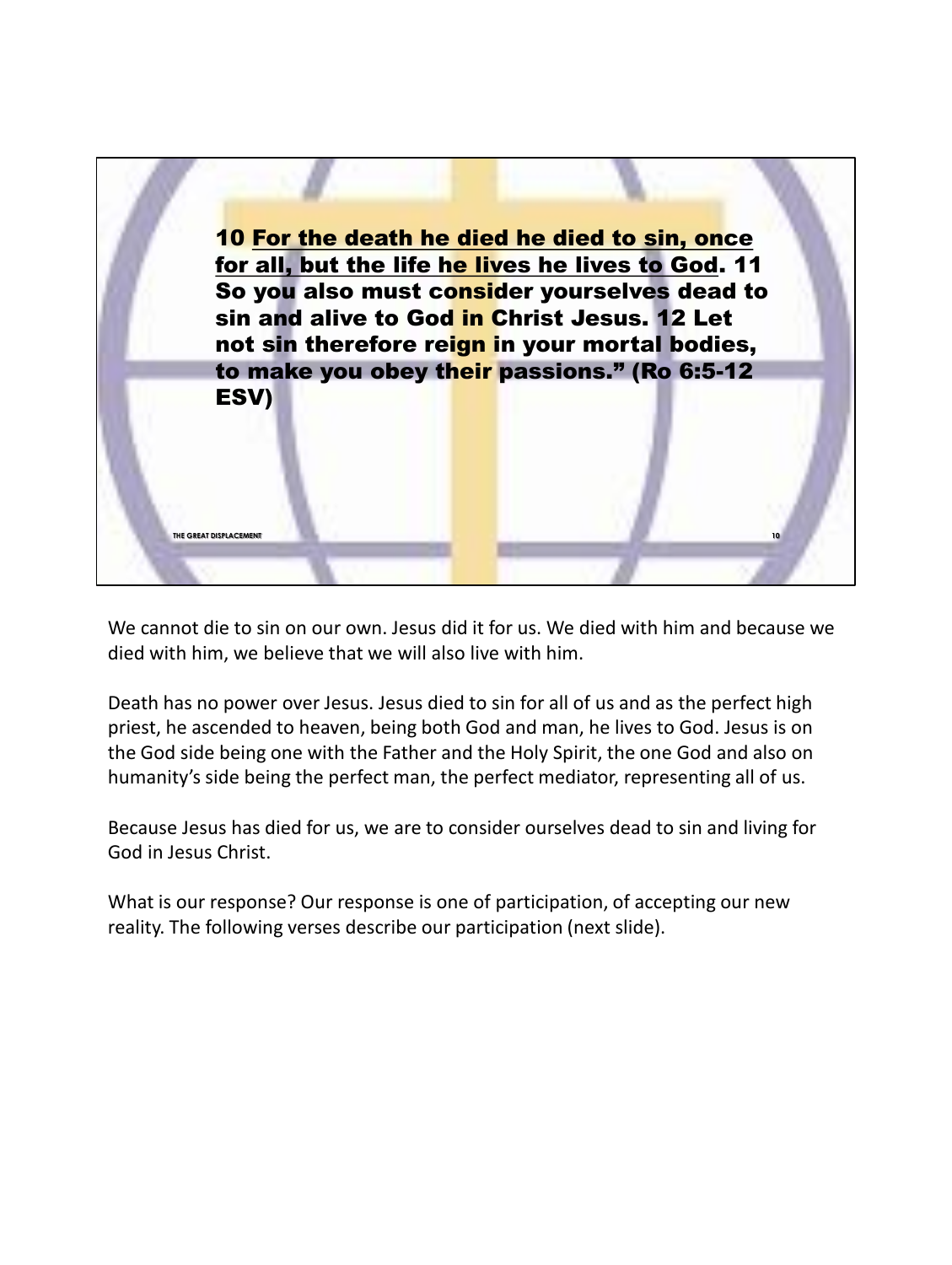

In God's church, we have the privilege of knowing our new state in Christ.

That is why it is so important to take communion, the sacrament Jesus inaugurated prior to his death.

When we see Judah betraying Jesus, we can identify with him because, like the rest of humanity, we have turned our backs on Jesus. We have all sinned and fallen short of the glory of God, as we read in Romans 3:23. The good news is that we are justified by his grace as a gift, through the redemption that is in Christ Jesus (Romans 3:24).

*("23 for all have sinned and fall short of the glory of God, 24 and are justified by his grace as a gift, through the redemption that is in Christ Jesus," (Ro 3:23-24 ESV)*

Jesus instituted the sacrament of communion to remind us of the extent of his love for all of us. The sacrament of communion reminds us, as often as we take it, of the love of God for each and every one of us.

The sacrament of communion reminds us of the love of the one God, Father, Son and Holy Spirit for humanity.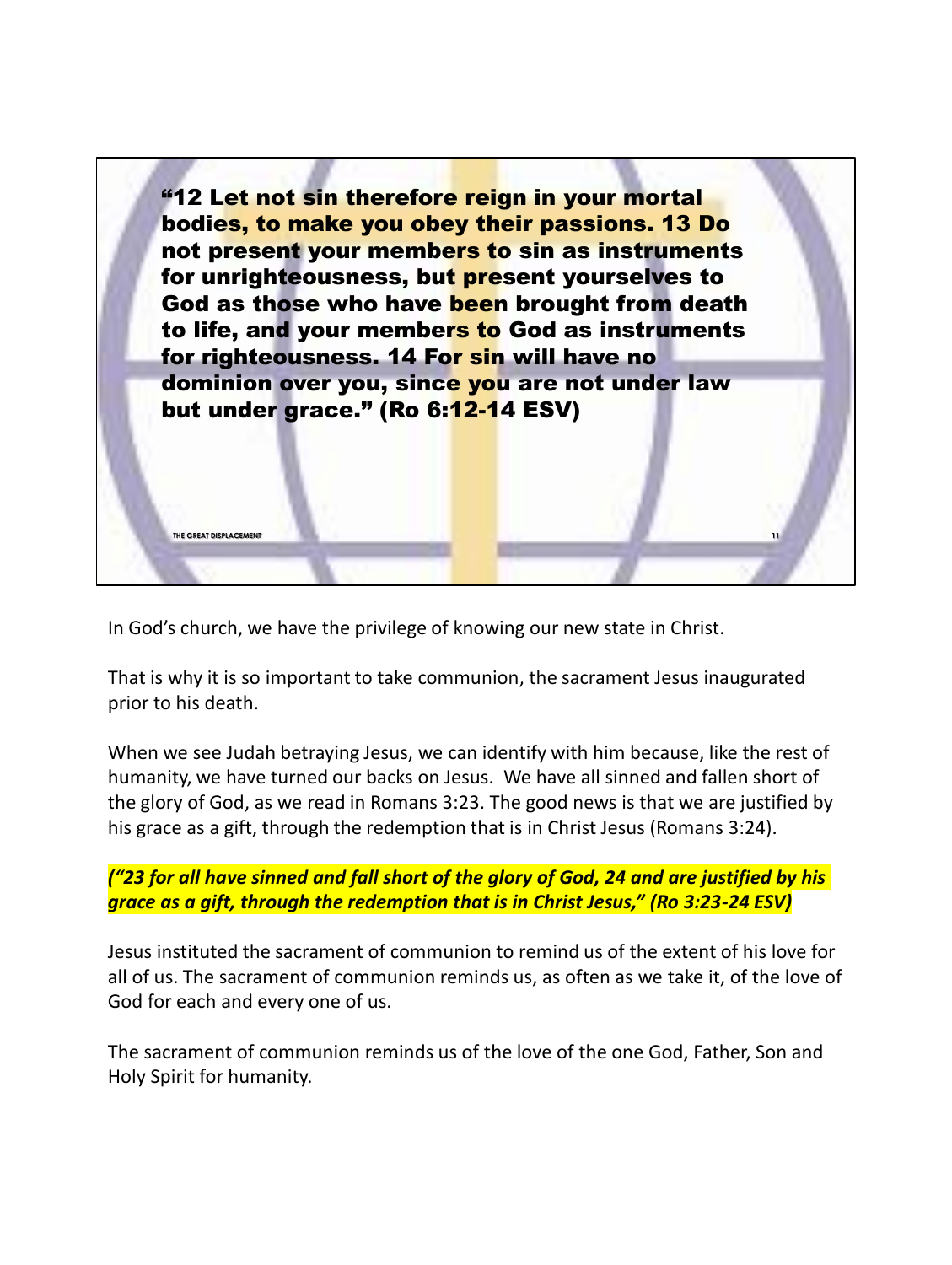In dying for all of us, Jesus really took away the sin of the world. Most people on the earth do not yet know it but they're not knowing doesn't change the fact that in Christ, God the Father was reconciling the world to himself. *"19 that is, in Christ God was reconciling the world to himself, not counting their trespasses against them, and entrusting to us the message of reconciliation. 20 Therefore, we are ambassadors for Christ, God making his appeal through us. We implore you on behalf of Christ, be reconciled to God. 21 For our sake he made him to be sin who knew no sin, so that in him we might become the righteousness of God." (2 Co 5:19-21 ESV).*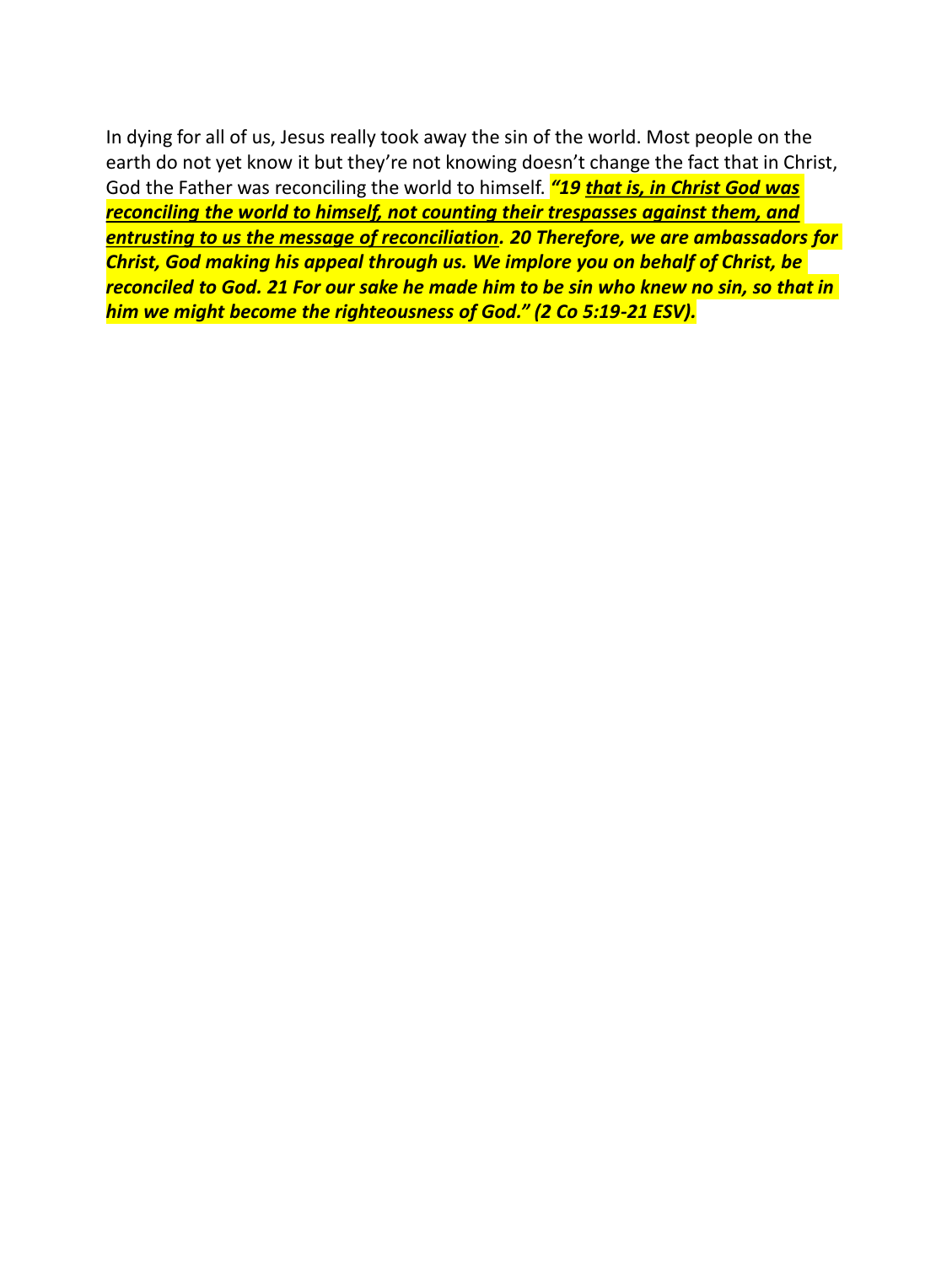

As we read this passage, you will notice that there are two cups. The 1st cup is not the institution of the sacrament of communion. It is simply a statement that he will drink of the fruit of the vine until the kingdom of God comes.

Afterwards, he Institute the sacrament of communion. He began by taking the bread and letting them know what the bread signified or typified. It represents his body given to us.

It is well said is it not? Jesus gave himself completely to us. We are to take this bread in remembrance of Jesus. You will notice that there's absolutely no mention of any timing because what Jesus did inaugurate a completely new covenant. The old covenant becoming obsolete.

The old covenant was time regulated. The new covenant is not.

After they had eaten of the bread, he presented the cup—filled with wine, representing his shed blood which is the new covenant. Jesus is the ultimate sacrifice that the old covenant was pointing to.